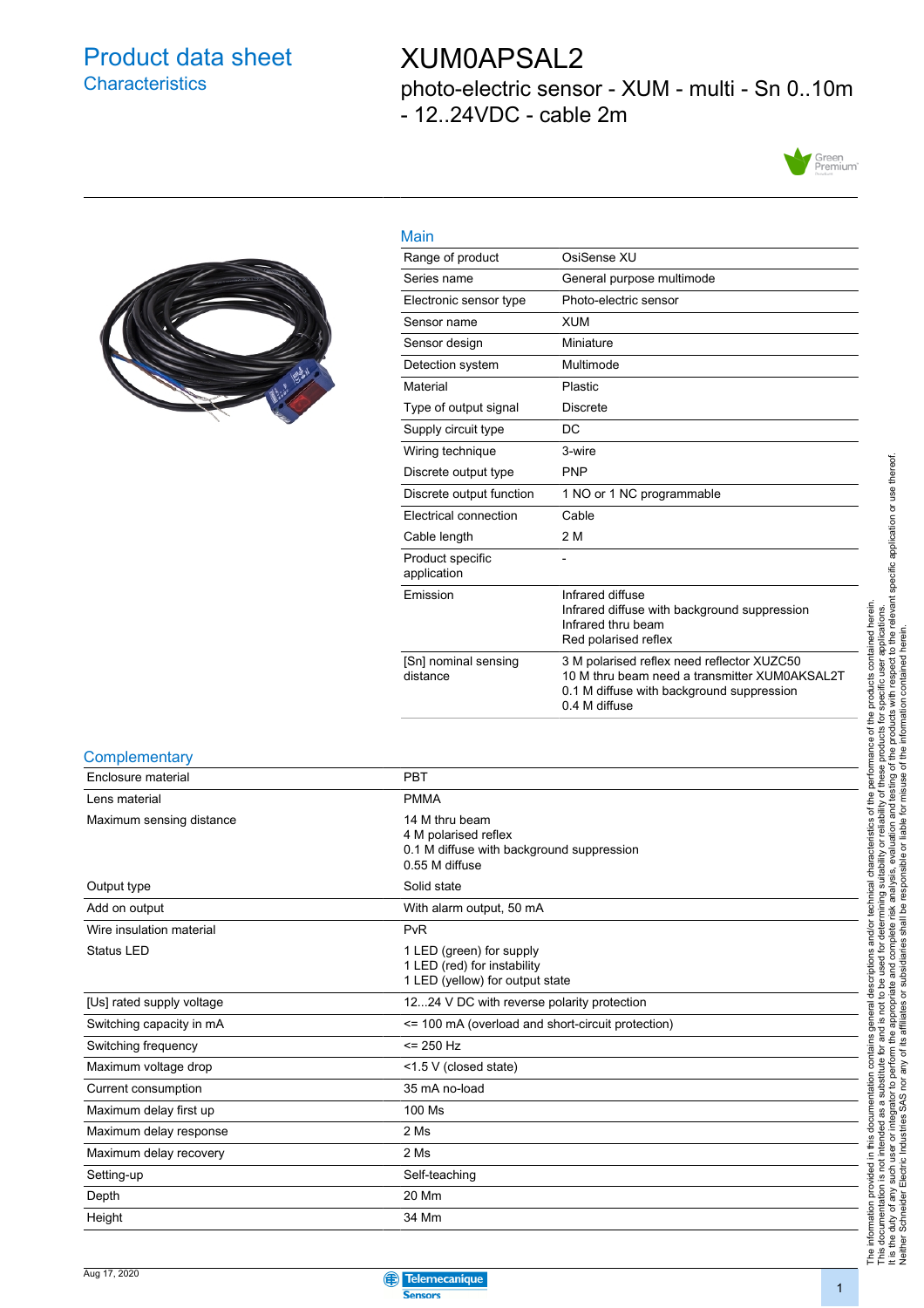| Width      | 12 Mm   |
|------------|---------|
| Net weight | 0.05 Kg |

#### Environment

| Product certifications                | UL<br><b>CE</b><br><b>CSA</b>                                                                    |
|---------------------------------------|--------------------------------------------------------------------------------------------------|
| Ambient air temperature for operation | $-2555$ °C                                                                                       |
| Ambient air temperature for storage   | $-4070 °C$                                                                                       |
| Vibration resistance                  | 7 gn, amplitude = $+/- 1.5$ mm (f = 1055 Hz) conforming to IEC 60068-2-6                         |
| Shock resistance                      | 30 gn (duration = 11 ms) conforming to IEC 60068-2-27                                            |
| IP degree of protection               | IP65 double insulation conforming to IEC 60529<br>IP67 double insulation conforming to IEC 60529 |

#### Packing Units

| Package 1 Weight | $0.096$ Kg |
|------------------|------------|
| Package 1 Height | $0.420$ Dm |
| Package 1 width  | $0.960$ Dm |
| Package 1 Length | 1.320 Dm   |

#### **Offer Sustainability**

| Sustainable offer status        | Green Premium product                                                                     |
|---------------------------------|-------------------------------------------------------------------------------------------|
| <b>EU RoHS Directive</b>        | Pro-active compliance (Product out of EU RoHS legal scope) EPU RoHS<br><b>Declaration</b> |
| Mercury free                    | Yes                                                                                       |
| RoHS exemption information      | <b>E</b> Yes                                                                              |
| <b>Environmental Disclosure</b> | Product Environmental Profile                                                             |
| <b>Circularity Profile</b>      | End Of Life Information                                                                   |
|                                 |                                                                                           |

#### Contractual warranty

Warranty 18 months

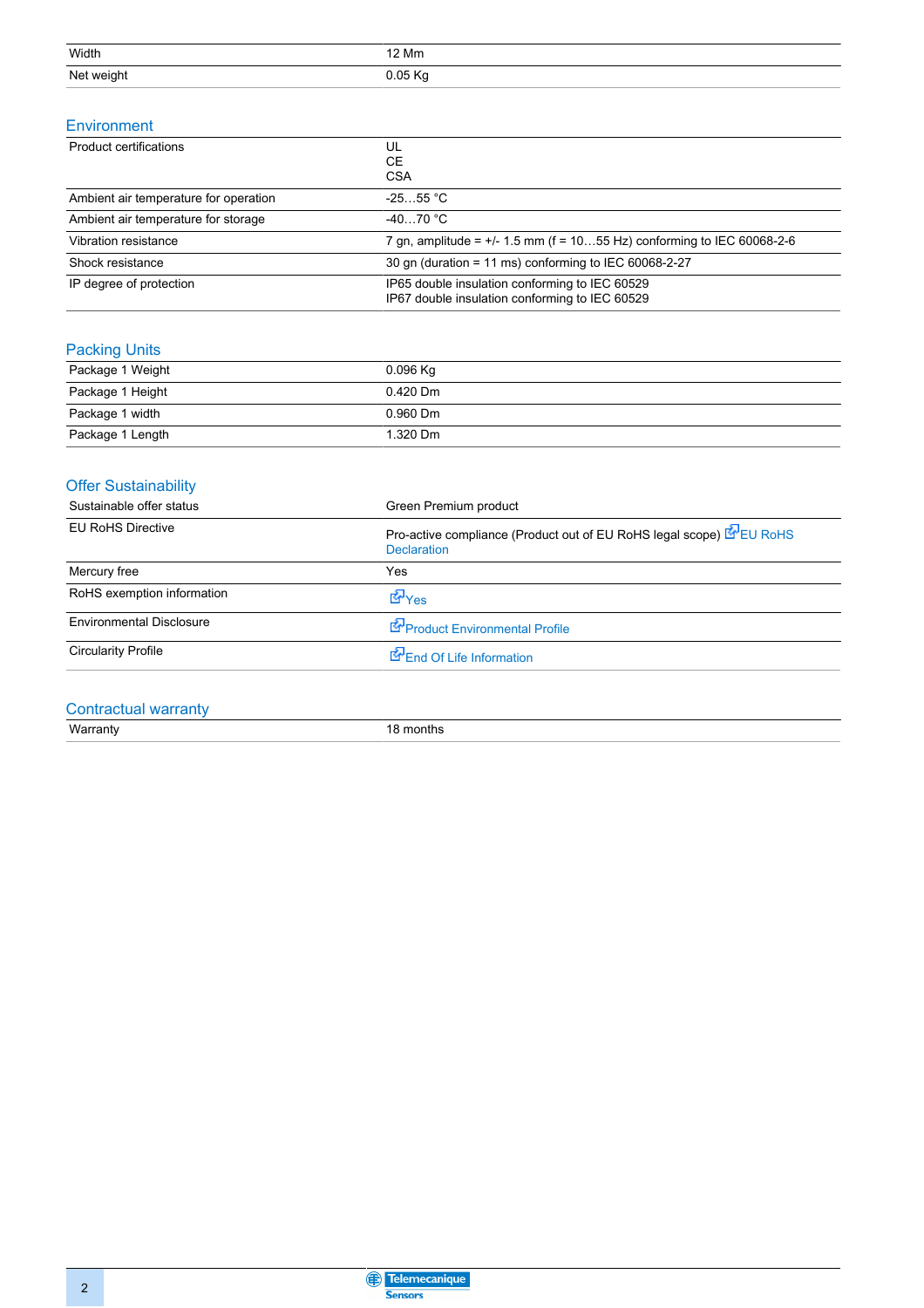Product data sheet Dimensions Drawings

# XUM0APSAL2

**Dimensions** 



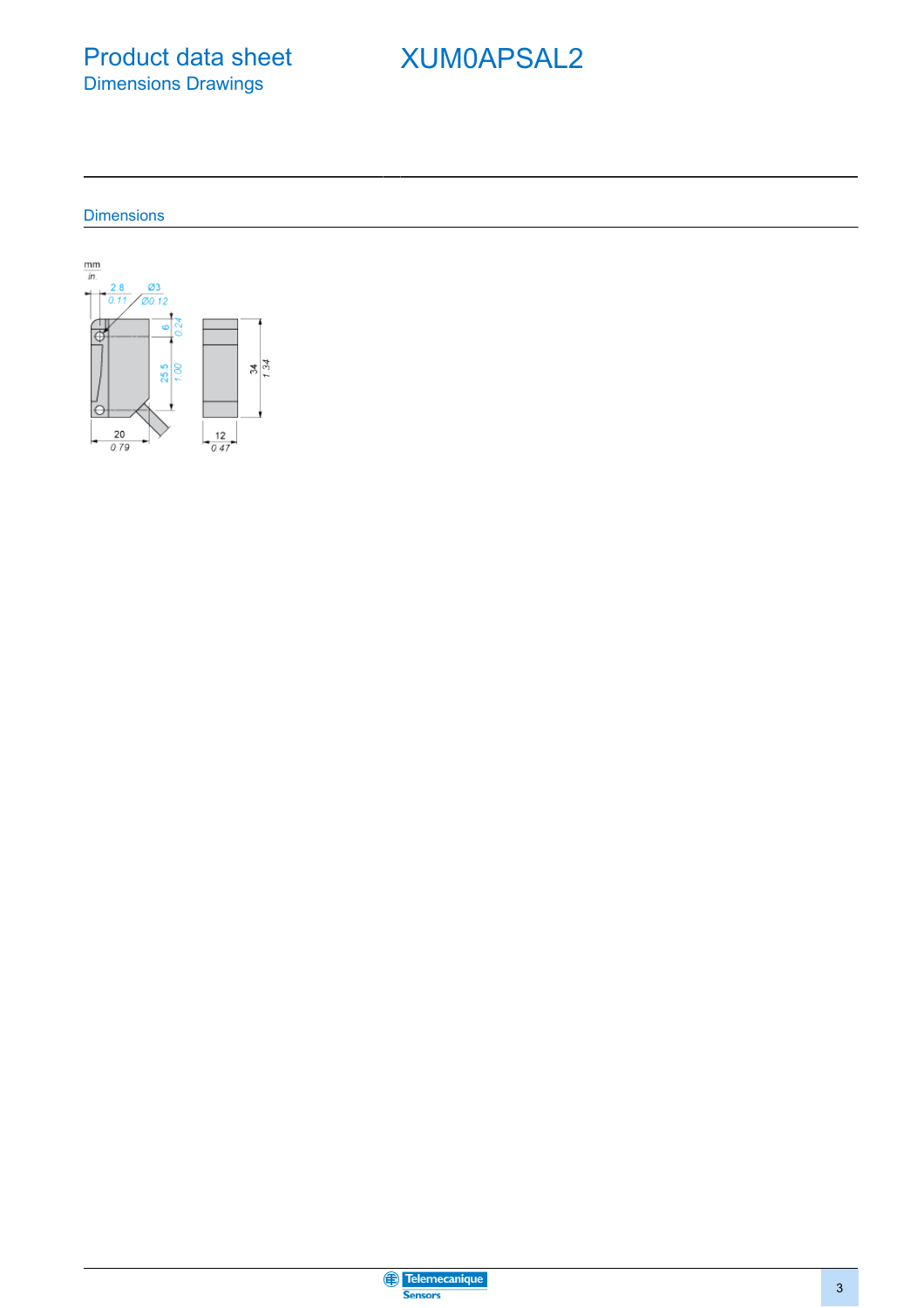## XUM0APSAL2

Wiring Schemes

#### Receiver, PNP Output



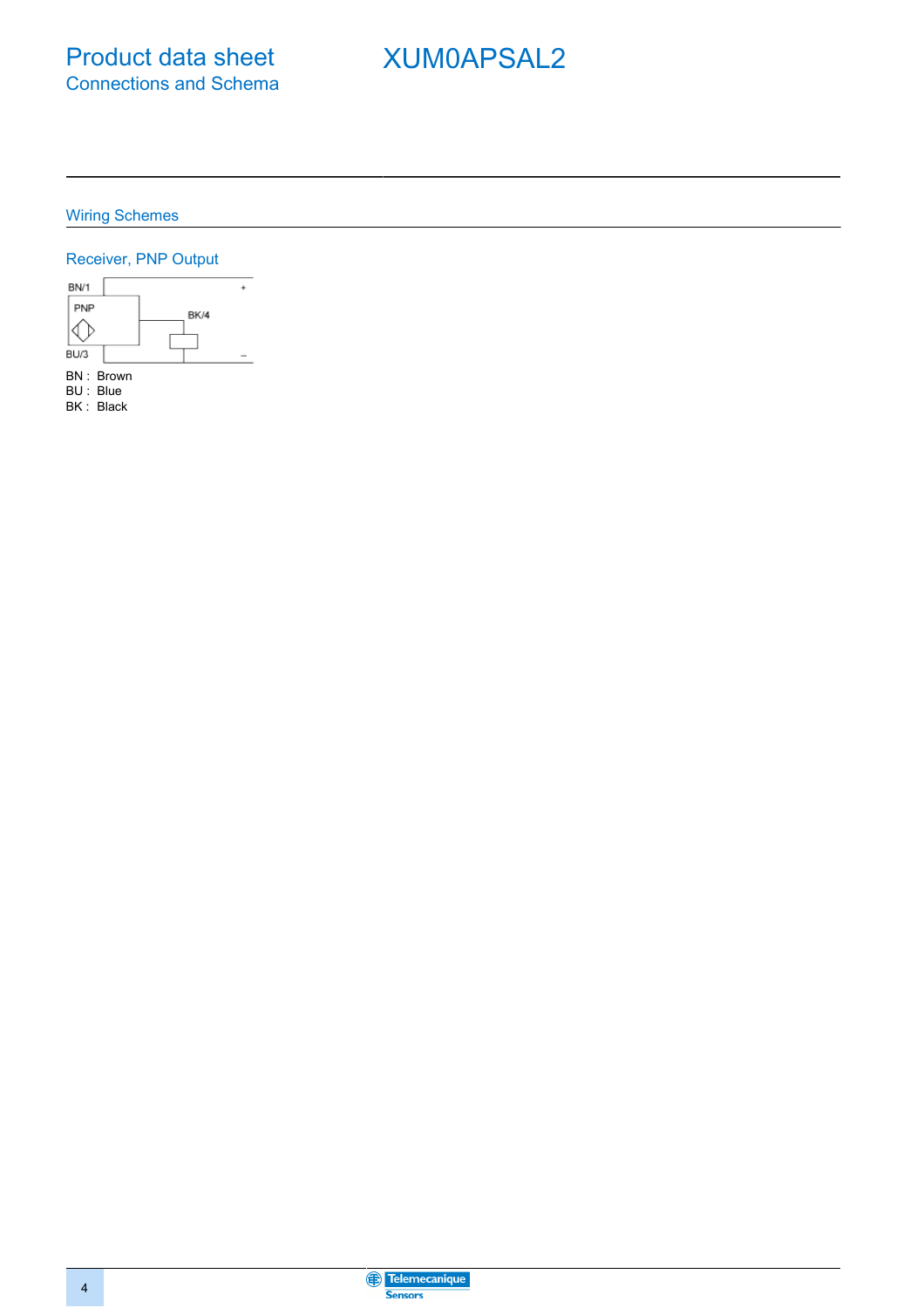### Product data sheet Performance Curves

### XUM0APSAL2

Detection Curves



Without Accessory (Diffuse)



Object 10 x 10 cm

Without Accessory (Diffuse with background suppression)



1 : White 90% 2 : Grey 18%

Object 10 x 10 cm

With reflector (Polarised reflex)